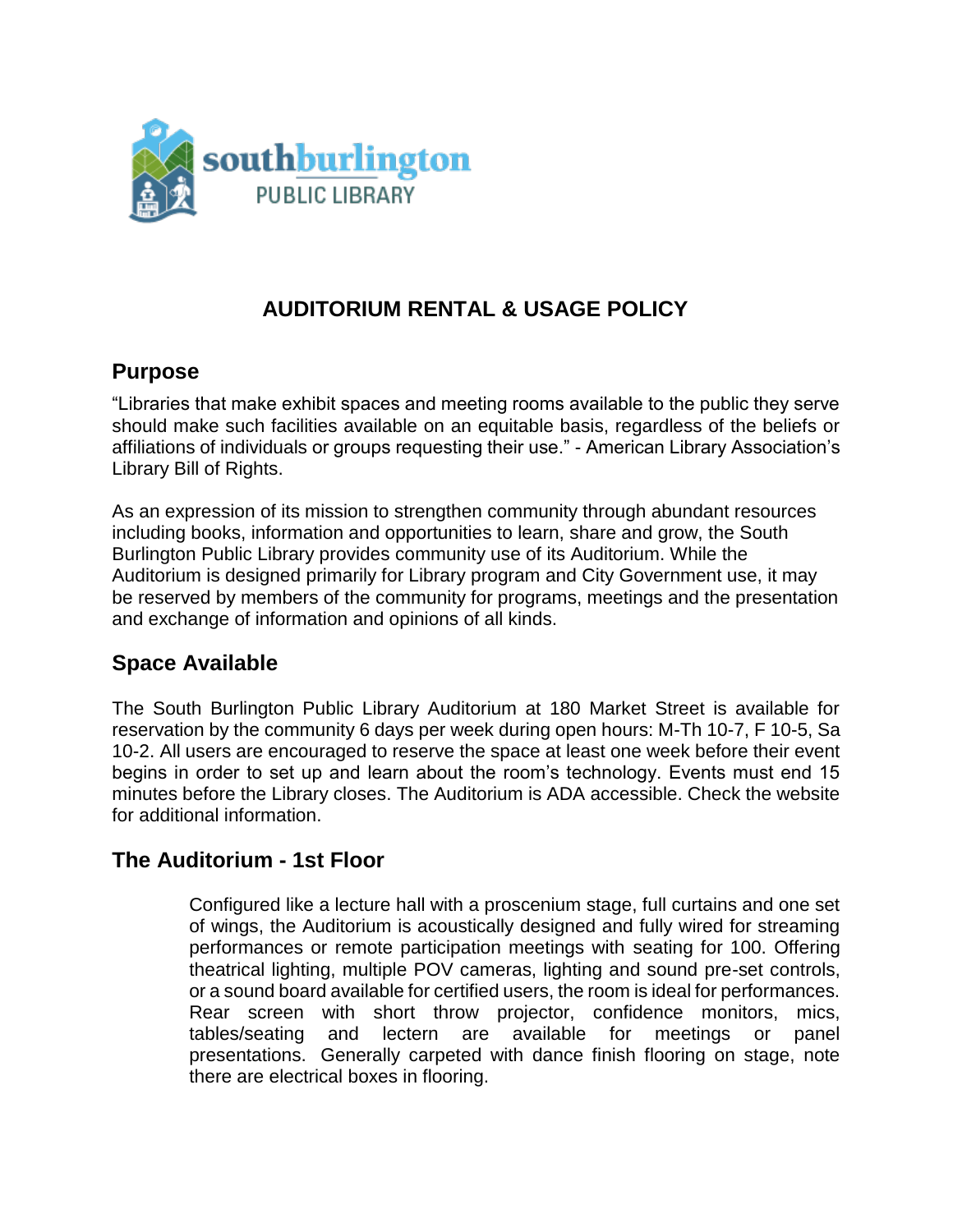# **Policy Governing Requests**

After meeting the needs of the Library and City Council, Planning Commission and Development Review Board meetings, reservations will be considered in the following order:

- County, state and federal agencies
- South Burlington nonprofits
- South Burlington residents
- The public

The Library has the right to preempt any reserved event for City or Library use. In such cases, the Library will make every reasonable effort to assist the group in reserving another space or date.

By making this space available, the City of South Burlington and the Library Board of Trustees do not sponsor or endorse the views of any group or individual reserving the space.

Reservation requests should be made as early as possible prior to the event. No longterm (month to month) arrangements will be made without the Library Director's approval. Those with long term needs may reserve the room for 2 months, then renew their reservation as time permits.

The Auditorium cannot be used to sell products or services, or for any unlawful purpose.

# **Cancellations**

Due to the high demand for our spaces, 48 hours is required for cancellations. Cancellations with less than 48 hours' notice will be charged at the normal rental rate.

# **Fees for Use**

The Auditorium will be reserved for a minimum of four hours. After hours reservations, cleaning, security and equipment use may incur additional fees.

*Non-Profit Organizations (charging or not charging an admission fee) OR a For-Profit Business or Individual (not charging an admission fee):*

• Rental fee is \$150.00 for up to 4 hours and \$300.00 for more than 4 hours, up to 9 hours

*For-Profit Businesses or Individual (charging an admission fee):*

- Rental fee is \$350.00 for up to 4 hours and \$700.00 for more than 4 hours, up to 9 hours
- After hours or rehearsals may be subject to additional fees.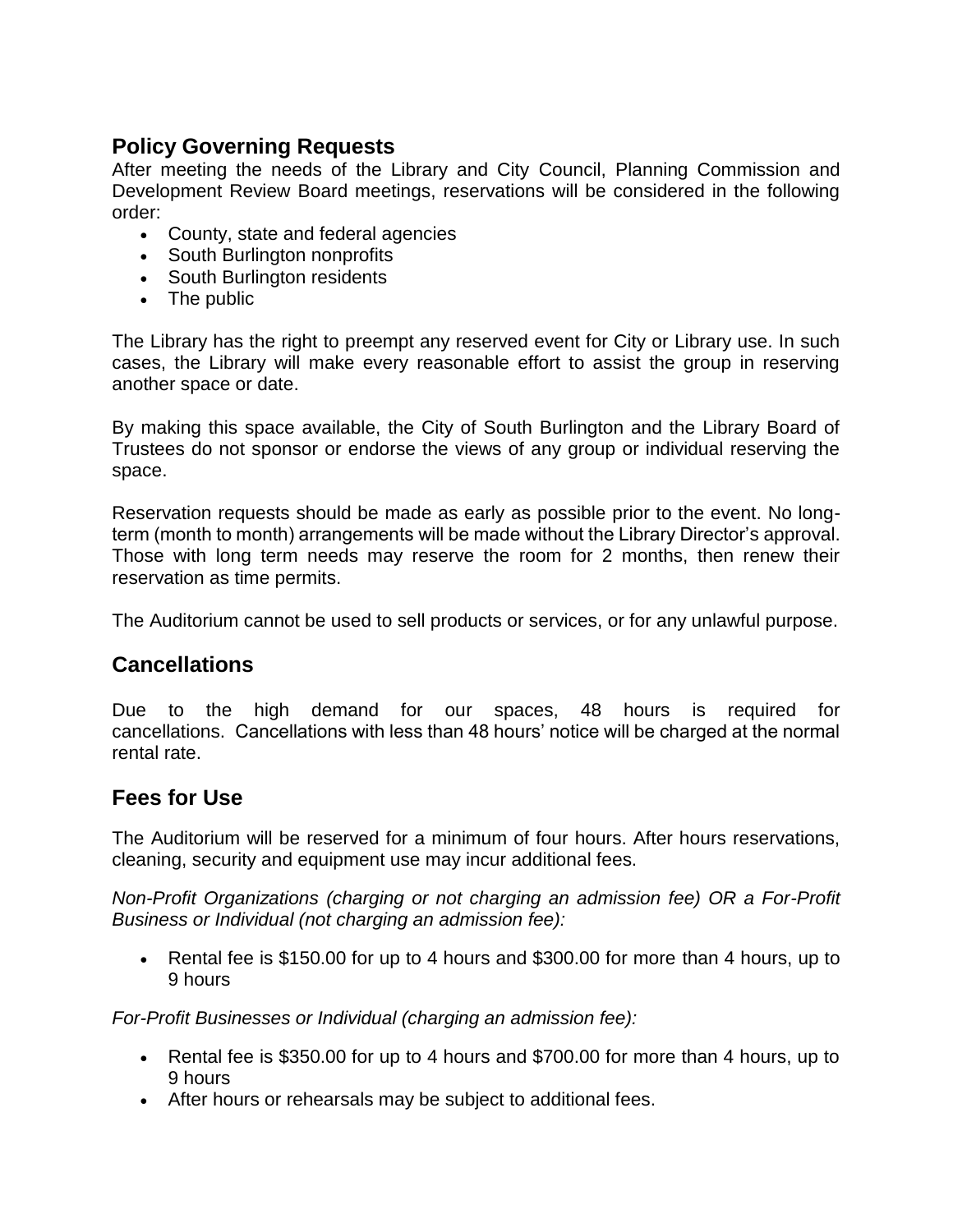*Public-oriented programming in partnership with or sponsored by the Library or the City of South Burlington does not incur a rental fee. Other fees may be applied.*

Additional Fees:

- Pre-approved lobby refreshments: \$50.00
- Scheduled rental of the catering kitchen: see hourly rate and reserve the kitchen here (link)
- Scheduled rental of the Green Room: see hourly rate and reserve the room here (link)
- Cleaning: is included in rental but \$65 per hour will be added if the room is not left clean and neat. Additional fees for carpet cleaning and wall or facility repair will be assessed as necessary.
- After hours staffing: \$40.00 per hour IF staffing is available. Availability of after hours staff will be made by the Director.
- Tech assistance fee: \$150.00 per hour

Fees may be waived for meetings and events co-sponsored by the Library upon approval by the Library Director.

A 4-hour minimum is required for all reservations. Payment for all rental fees must be made no less than one week prior to your event. Payments can be made via cash, check or credit card (small fee applied when using a credit card.)

### **Guidelines**

**ONGOING MEETINGS:** Groups may reserve the Auditorium up to 12 months in advance for single events and related rehearsals and set up. Ongoing meetings will not be scheduled unless they are hosted by the Library or with approval by the Library Director.

**PARTICIPATION:** A member of your group must alert library staff, in person or by email. To the total number of attendees that were present.

**DELIVERIES/VENDORS:** Deliveries for events must be made on the day of the event, unless arranged otherwise. Your organization will be held responsible for any contracted vendors and your staff must be present when vendors arrive. Vendors must use the back door. Storage is not available onsite.

**SETUP:** You may arrange items on and around to stage to meet your requirements and return them to their original layout. Any changes to lighting must be returned to their original settings. Staff is unable to help you move equipment, coordinate vendors or offer storage space. Candles, open flames, and other incendiary devices are prohibited. Confetti and glitter are also prohibited.

**CLEAN UP:** All trash, including sorted recyclables, must be collected and bagged. All equipment provided by an outside vendor must be removed immediately. All surfaces used for food preparation and distribution must be cleaned thoroughly and returned to a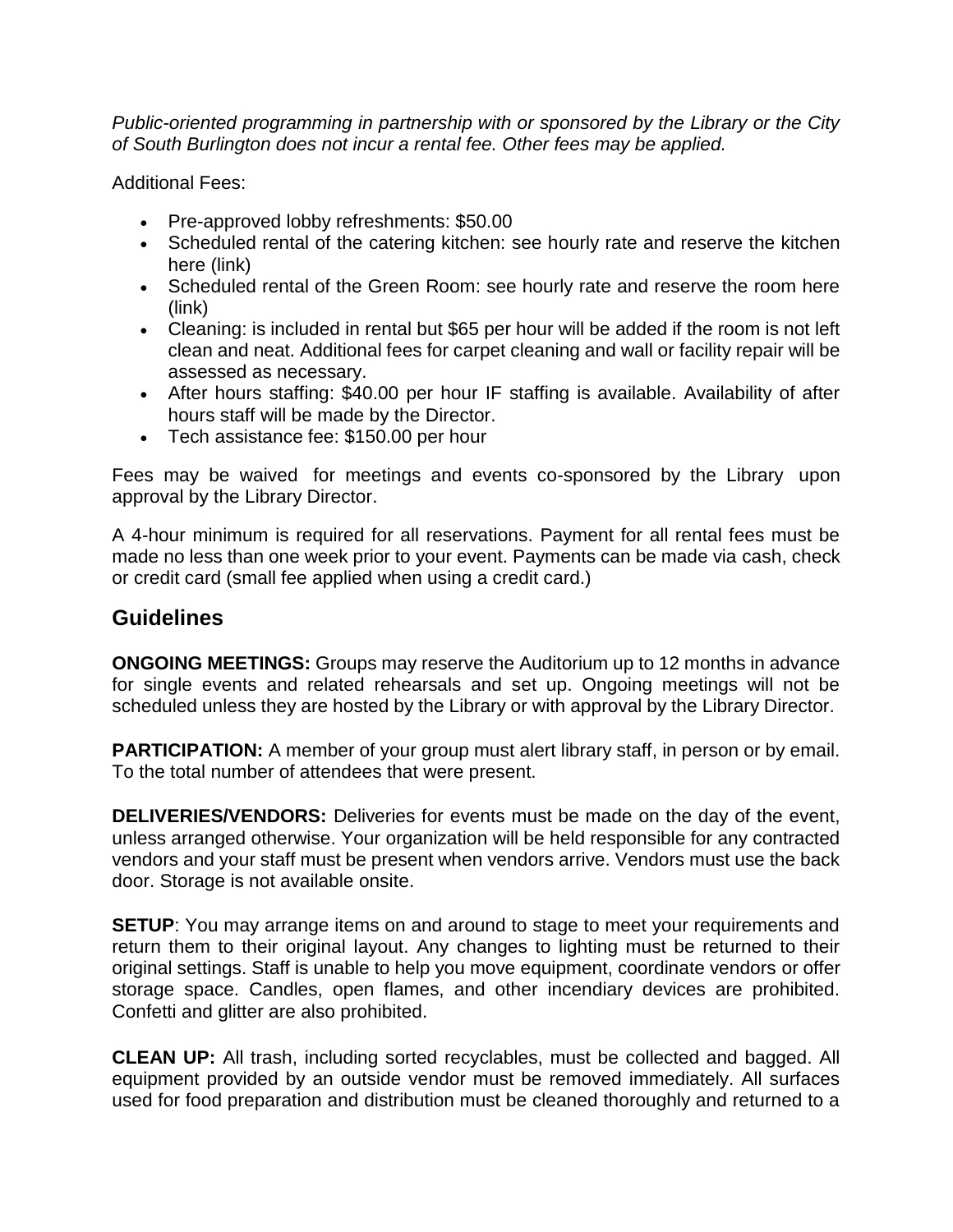neat and orderly state. All items will be returned to their original placements. (See attached description of standard set up.)

**DAMAGE:** Rooms may not be altered in any manner, including permanent marks from tape, staples, nails, tacks or any other fastening devices on walls or ceilings. Accidental spills or damage must be reported immediately to avoid permanent damage. *\*Only gaffers tape will be allowed, all other tape is prohibited.* The Library is not responsible for damage or loss to any equipment.

**SIGNAGE:** Event signage is your responsibility and must be set up and removed accordingly. If the event is hosted by the Library, staff may assist with sign and flyer design.

**SMOKING:** This is a smoke-free facility. No smoking is allowed in or within 100 feet of the building.

**FOOD and DRINK:** No food and drink may be consumed in the Auditorium seats. Presenters may have water and only on the proscenium. Serving refreshments in the lobby must be preapproved by the Library Director. Use of the catering kitchen is made by separate arrangement. Serving alcohol in the lobby requires an additional Vermont state permit.

**PARKING:** There is plentiful parking around 180 Market Street on the street and dedicated parking behind the building.

**CHECKING IN:** Please check in at the Library second floor desk.

**AV EQUIPMENT AND SUPPORT:** Audio Visual equipment is available as stated for the Auditorium Use of AV equipment that is not plug and play shall require certification by the Library Director. Technical support is not provided; however, it may be available at an additional charge. Adjustments to the lighting may not be made without approval, and if made, lighting must be returned to trim. Technical assistance fees will be charged in order to return lighting to trim.

**ADMINISTRATIVE SERVICES:** The Library does not provide photocopying or administrative support services.

**LIABILITY INSURANCE:** The party scheduling the meeting room shall be responsible for any injury to any participant and for any damage caused by any participant to the Library or other person. The Library and the City of South Burlington will be held harmless for any negligent acts or omissions by the rental group during the time of rental.

**CLOSING PROCEDURES:** A staff member will be available for locking/unlocking the building, securing the Auditorium, and ensuring that the building is empty.

**VIOLATION:** Violation of these guidelines may prevent future rental of facilities.